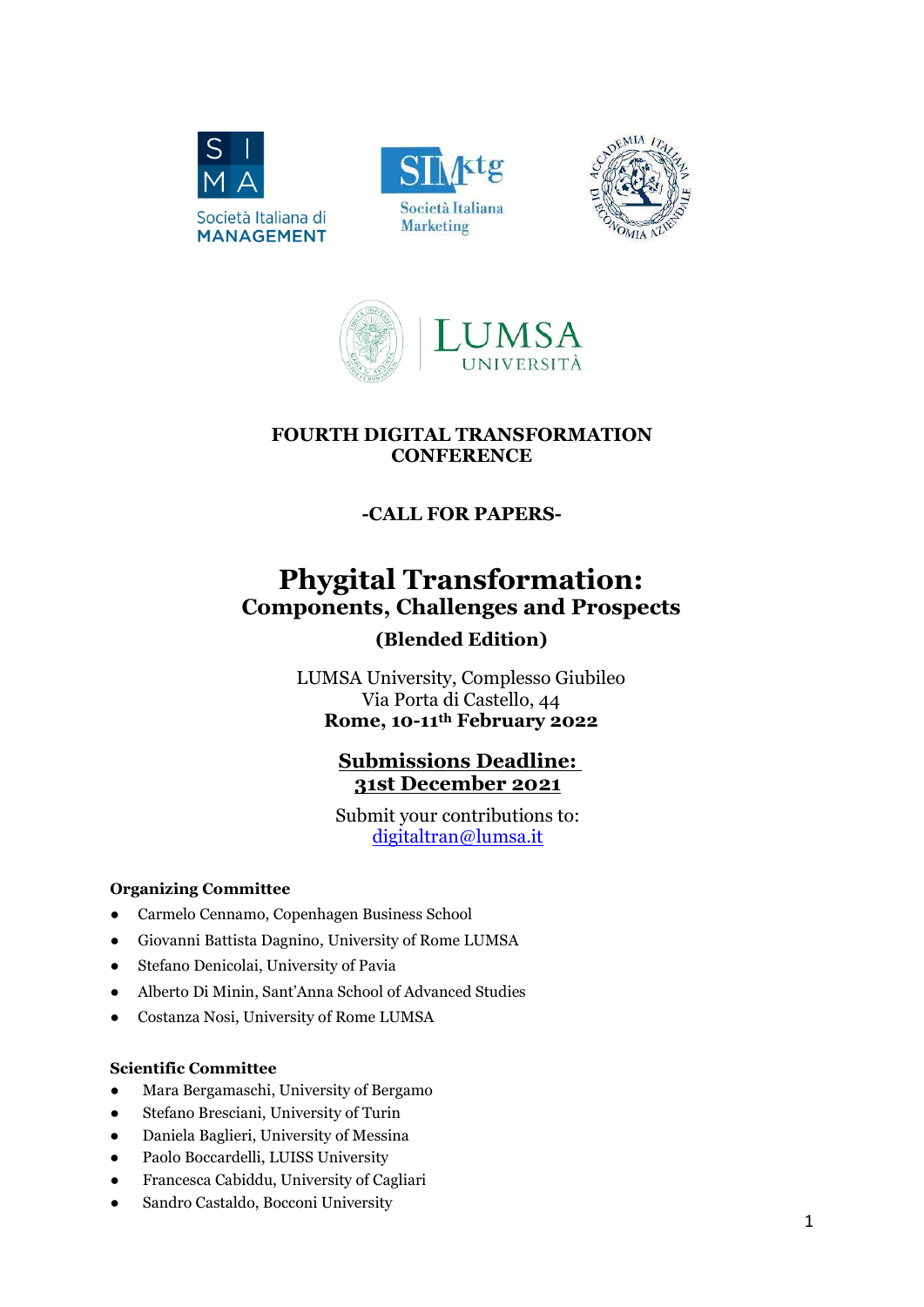- Fabrizio Cesaroni, University of Messina
- Daniele Dalli, University of Pisa
- Alfredo De Massis, Free University of Bolzano/Bozen
- Angelo Digregorio, University of Milano Bicocca
- Gennaro Iasevoli, University of Rome LUMSA
- Gianvito Lanzolla, Bayes Business School London
- Cristina Mele, University of Naples Federico II
- Arabella Mocciaro Li Destri, University of Palermo
- Maria Rosaria Napolitano, University of Naples Parthenope
- Michele Pizzo, University of Campania Vanvitelli
- Alberto Pastore, Sapienza University of Rome
- Tonino Pencarelli, University of Urbino Carlo Bo
- Lara Penco, University of Genoa
- Riccardo Resciniti, Università del Sannio
- Annalisa Tunisini, Catholic University of the Sacred Hearth
- Marta Ugolini, University of Verona
- Donata Vianelli, University of Trieste
- Antonella Zucchella, University of Pavia

#### Keynote speaker

Corrado Passera, CEO Illimity (invited)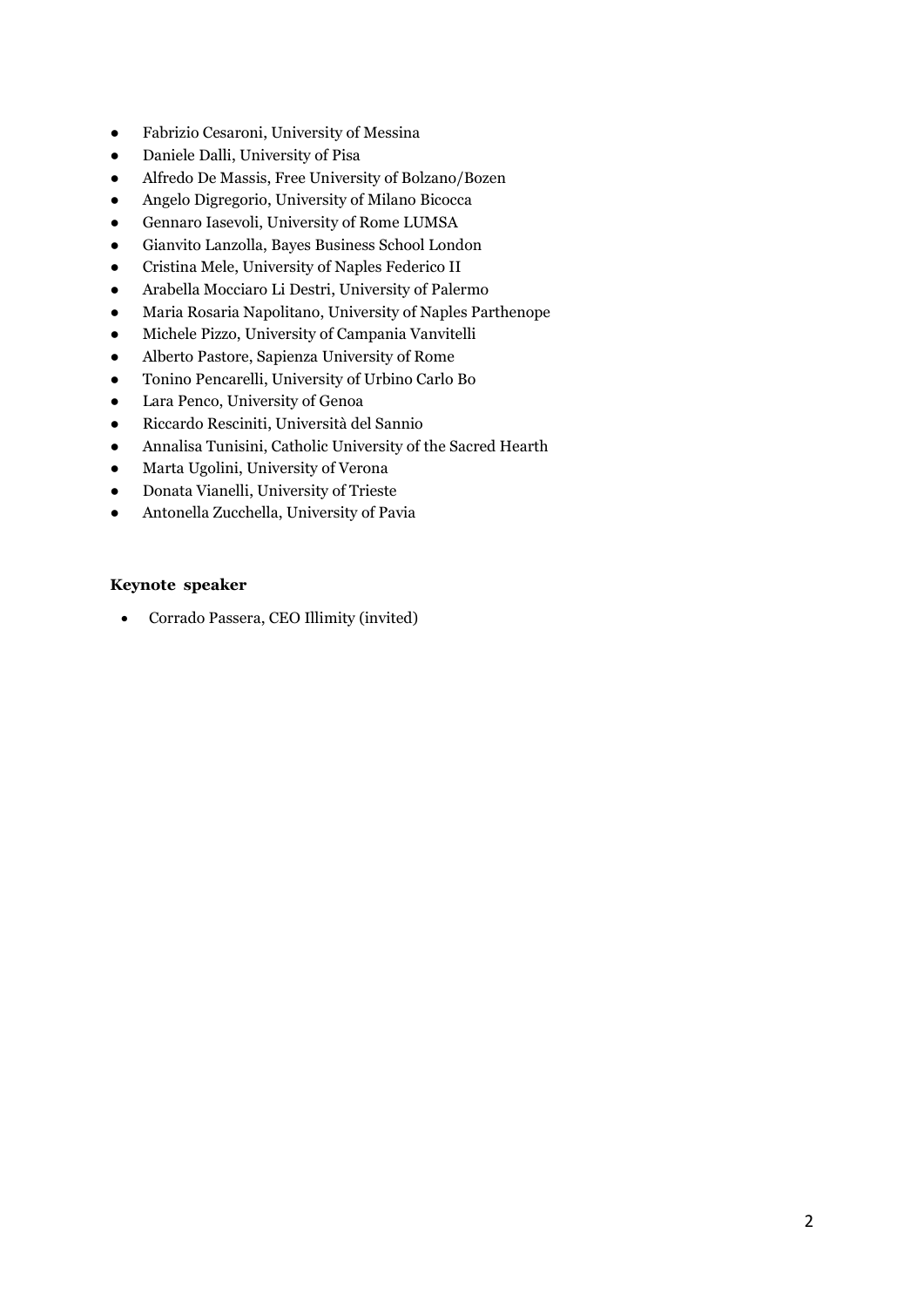#### Conference Theme

The term phygital (synaeresis between the words physical and digital) was coined in 2007 by Chris Weil, currently Chairman-CEO at Momentum Worldwide, a international practice in the fields of consulting, strategy, analytics, and experience design, to describe the inseparable connections between the physical and the digital worlds (Vergine et al., 2019). Recently, authoritative scholarly journals have devoted attention to uncover the theoretical foundations and the managerial applications of phygital (Batat, 2020).

The growing attention of practitioners toward phygital is revealed by the increasing number of practitioners' articles, reports and business-related websites which claim that 2022 is going to be the year of phygital (Bertoletti, 2020; Forrester, 2020). The necessity of gaining a more refined understanding of hybridized physical-digital experiences has been undoubtedly enhanced by the COVID-19 pandemic. In fact, the pandemic has contributed to radically changing the way we think and behave as human beings, citizens and consumers (in shopping, traveling, dining, participating in events and so on). The Coronavirus has made technology and the processes tied to rapid technology adoption an ever increasingly significant interface between people and spaces, enabling them to have safer and more engaging experiences (Martin & Felix, 2020).

Given this intriguing background on phygital world, for this year's Phygital Transformation Conference we call for research and practitioners-oriented papers which intend to offer a sound contribution to the debate on the components, challenges and prospects of what we pinpoint as the "phygital turn" in management studies and practice. We encourage submissions of papers aiming to contribute to a wide range of topics such as (but not necessarily limited to):

- the strategic management of the phygital-oriented firm;
- the interplay between strategic and tactical features of phygital transformation;
- the entrepreneurial aspects of phygital transformation;
- the economics, mangerial and organizational features of phygital start-ups and scaleups;
- the technological challenges and innovations required by the phygital transformation;
- the cultural transformation firms need to design and implement encompassing phygital projects;
- the phygital features of tied to the process of firm internationalization and firm entry in new international markets;
- the characteristics, challenges and prospects of the so-called omnichannel revolution in retail;
- the relationships between customer experience, customer identity and phygital transformation;
- the novel phygital features and the way marketers build valuable phygital experiences;
- the importance of phygital experiences in marketing, branding, advertising, and sales;
- the implications of the phygital consumer experience to marketing theory, tools, and applications;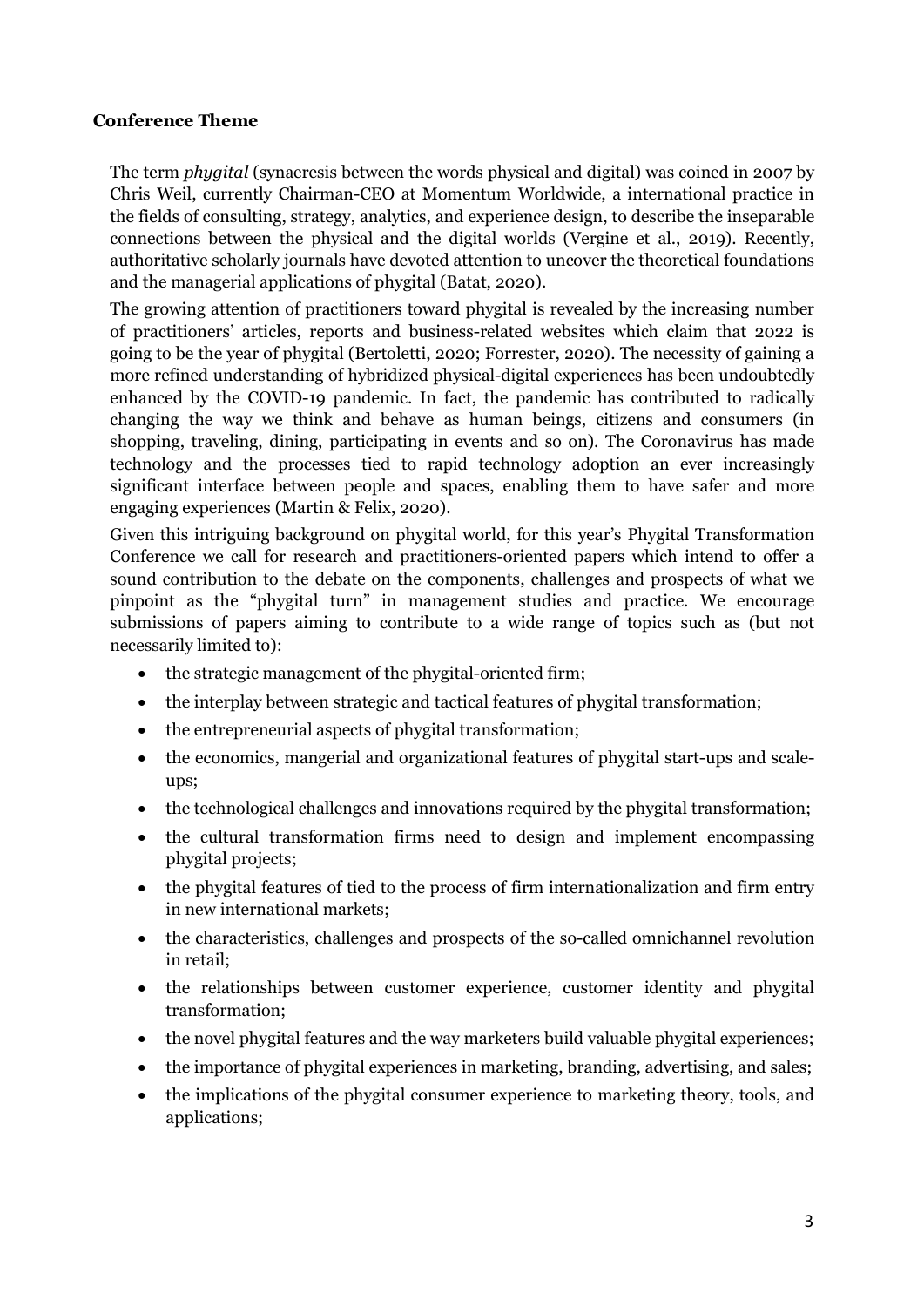#### References

- Baker, W., BenMark, G., Chopra, M., & Ko, S. (2018) Master the challenges of multichannel pricing. MIT-Sloan Management Review, June.
- Ballina, F.J., Valdes, L., & Del Valle, E. (2019). The Phygital experience in the smart tourism destination. International Journal of Tourism Cities, 5, 4, 656-671.
- Banik, S. (2021). Exploring the involvement-patronage link in the phygital retail experiences. Journal of Retailing and Consumer Services, 63, 102739.
- Batat, W. (2019). Phygital customer experience. Definition, characteristics, types, and key success factors. In Experiential Marketing: Consumer Behavior, Customer Experience, and The 7Es. London: Routledge.
- Batat, W. (2020). A better way to manage customer experience by using phygital to connect online and offline: A business framework foundation. Retrieved from https://think.taylorandfrancis.com/special\_issues/strategic-marketing-customerexperience/#?utm\_source=CPB&utm\_medium=cms&utm\_campaign=JPG15729
- Bell, D.R., Gallino, S., & Moreno, A. (2014). How to win in an omnichannel world. MIT-Sloan Management Review, September.
- Bertoletti, C. (2020, October). Il 2021 per il retail sarà l'anno del phygital: 5 tendenze tecnologiche. Mark-Up. Retrieved from https://www.mark-up.it/il-2021-per-il-retail-saralanno-del-phygital-5-tendenze-tecnologiche/
- Forrester. (2020). Prepararsi all'era "Phygital". Retrieved from https://hubshare.thron.com/content/?id=a906d006-8832-44a7-98e5-81bf2072df63&pkey=myz1gg
- Klaus, P. (2021). Viewpoint: phygital The emperor's new clothes? Journal of Strategic Marketing, DOI: 10.1080/0965254X.2021.1976252
- Martin, A., & Felix, E. (2020). How COVID-19 is creating phygital experiences with technology as the interface between people and space. Retrieved from https://www.brightspotstrategy.com/covid-19-phygital-experiences-technology/
- Mele, C., Russo-Spena, T., Tregua, M., & Amitrano, C.C. (2021). The millennial customer journey: a Phygital mapping of emotional, behavioural, and social experiences. Journal of Consumer Marketing, 38, 4, 420-433.
- Neuburger, L., Beck, J., & Egger, R. (2018). The 'Phygital' Tourist Experience: The Use of Augmented and Virtual Reality in Destination Marketing. In Camilleri, M.A. (Ed.). Tourism Planning and Destination Marketing. Emerald Publishing, Bingley, pp. 183-202.
- Petro, G. (2021).The 'Phygital' World: Reinventing The In-Store Experience Digitally. Forbes. Retrieved from https://www.forbes.com/sites/gregpetro/2021/08/06/the-phygital-worldreinventing-the-in-store-experience-digitally/
- Rigby, D.K. (2014). Digital-Physical Mashups. Harvard Business Review, September.
- Vergine, I., Brivio, E., Fabbri, T., Gaggioli, A., Leoni, G., & Galimberti, C. (2019). Introducing and implementing phygital at work. Studi Organizzativi, 2, 137–163.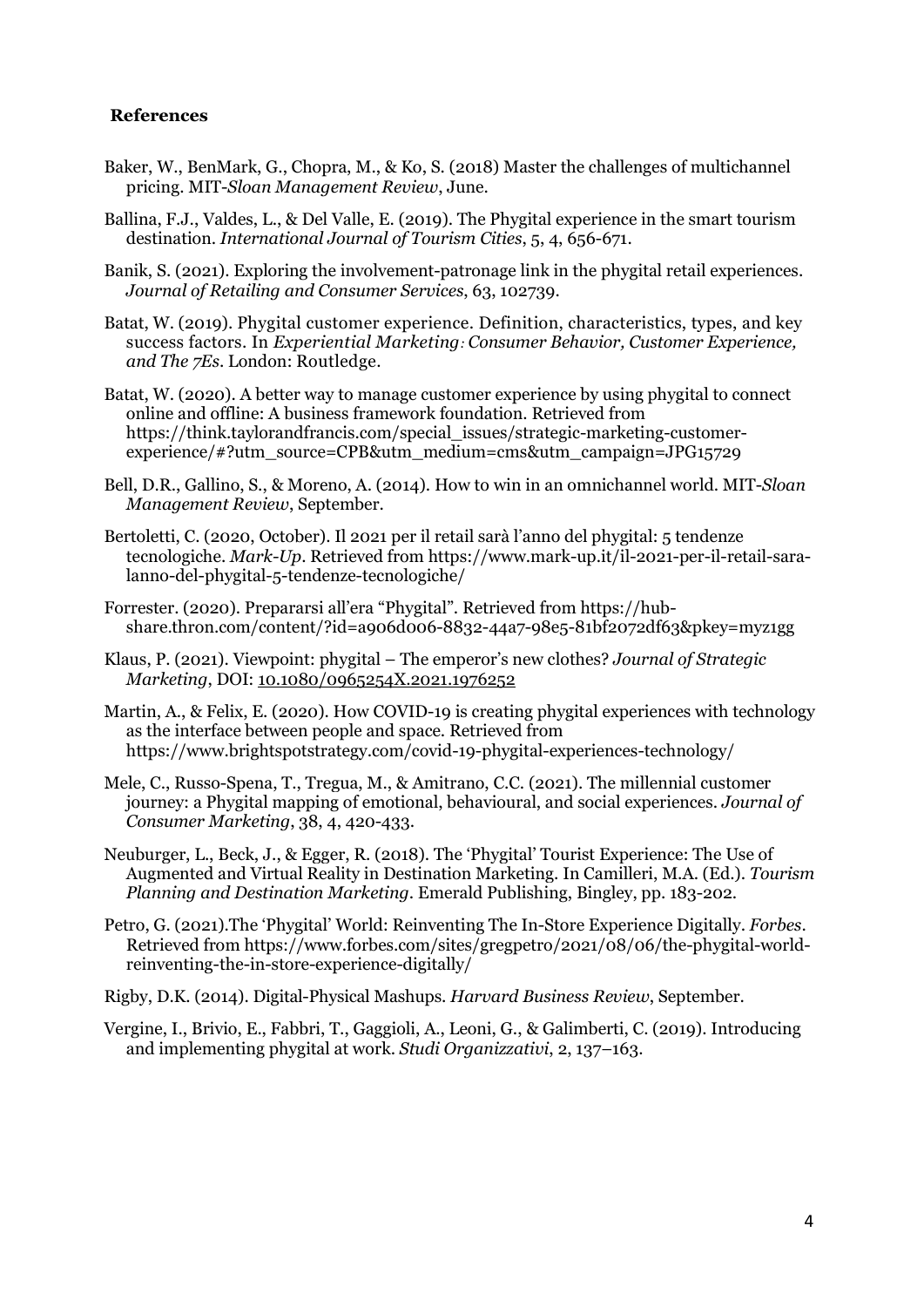The conference is organized preferably around three tracks:

- 1. Conference Theme Track;
- 2. Phygital Strategies Track
- 3. Phygital Marketing and Communication Track.

Given the target to deepen our understanding of phygital transformation, our intention is to grant conference attendees a phygital experience. Consequently, our target is to hold the conference in a blended format, that is both in person, ensuring the highest standard of health safety, and online.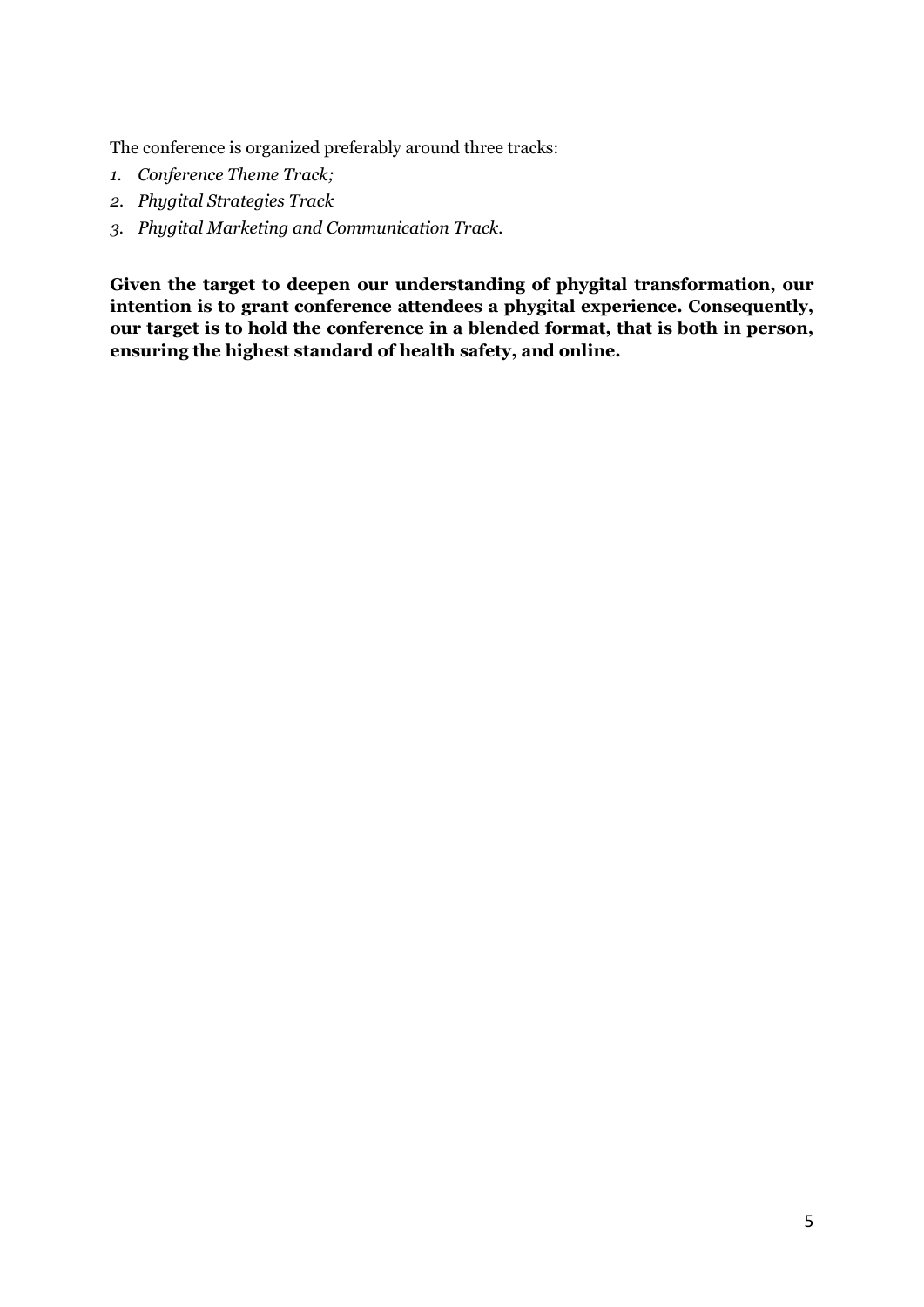#### Connecting academic research with the management practice agenda

Many have recently lamented the wide disconnect between academic research and practice. While much of academics' life is spent studying theoretical phenomena and attempting to push forward our own and our colleagues' understanding of the phenomena we study, when this background is brought to bear on timely topics of interest to executives, academics can serve as the leading edge of the reinsurance spear. Nonetheless, this objective can be achieved only by engaging deeply with managers, executives, entrepreneurs and consultants. We want to engage in this effort to invite papers attempting to bridge the gap between academia and practice. We take inspiration from practitioners' oriented international journals and therefore will implement the following ideas:

- a) Each paper must have two abstracts. Each one should be self-standing and readable in an independent fashion. The first one is a traditional academic abstract. The second one is a 'practice-oriented' version of the former highlighting the managerial implications and recommendations for practitioners stemming from the paper's findings. The second abstract will preferably be evaluated by a panel of top managers from leading companies.
- b) Every parallel session will showcase 3-4 presentations from scholar-lead teams. We also target to have presentations from a practitioners'-oriented papers possibly blended to those with scholarly oriented papers. Such design seeks cross-pollination of ideas from both communities.
- c) Authors of papers that have the potential to offer actionable, timely, and clear recommendations to executives and receive endorsements for their practice-oriented abstracts, will be invited to submit to the .

#### Publication opportunities and Awards

The conference is organized in partnership with the following international journals and related publication opportunities:

- **Italian Journal of Marketing Special Issue** on Phygital Transformation, proposal accepted, tentative publication by end of 2022;
- **R&D Management Special Issue** on "Phygital Transformation: Constituents, Challenges and Prospects", proposal submitted.

A best paper award will be granted by a jury consisting of scholars and practitioners. The Conference Best Paper Award will be awarded at the conference. A networking session with Editors will be organized.

Furthermore, three selected contributions will have the opportunity to be adapted and published as articles in the magazine Wired. The goal is to give visibility, also outside the scientific community, to the best outcomes of the conference.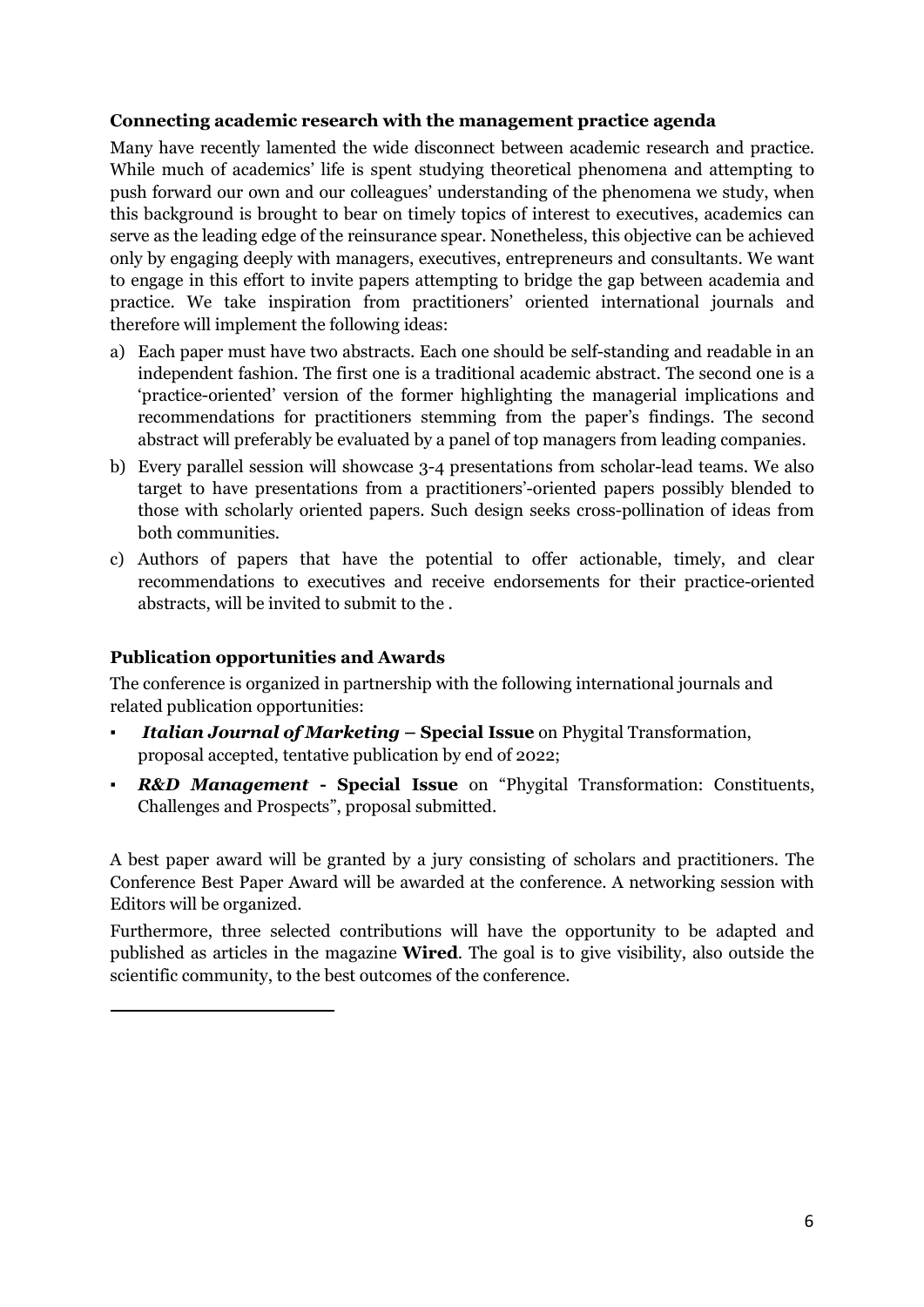### Venue and hospitality

The conference will take place in LUMSA University of Rome

A list of accommodations offering special rates is available on the conference webpage (accommodation)

#### Roadmap and deadlines

| <b>Steps</b>                                                                      | <b>Date/Deadlines</b>                   | <b>Relevant information</b>                                                                                                                                                                                                                                                                                                                                                                                                                                                                                                                                                                                                                                                                                                                                 |
|-----------------------------------------------------------------------------------|-----------------------------------------|-------------------------------------------------------------------------------------------------------------------------------------------------------------------------------------------------------------------------------------------------------------------------------------------------------------------------------------------------------------------------------------------------------------------------------------------------------------------------------------------------------------------------------------------------------------------------------------------------------------------------------------------------------------------------------------------------------------------------------------------------------------|
| <b>Papers</b><br>1.<br>submission<br>(extended<br>abstracts are also<br>accepted) | No later than<br>December<br>31th 2021  | Contributions must be sent this dedicated email account:<br>digitaltran@lumsa.it<br>Both full papers(in the range of 6,000-10,000 words) and extended abstract<br>(in the range of 3,000-5,000 words) are welcomed, though only full articles<br>will be eligible for the best paper award.<br>Besides the manuscript, two abstracts are required:<br>I. Traditional one: max 1200 characters, to be evaluated by<br>scholars, 70% of the evaluation;<br>II. Practice-oriented one highlights managerial implications: max 700<br>characters, to be evaluated by a practitioner, 30% of the evaluation.<br>The two abstracts can be very different or very similar depending on the<br>authors' free decision.<br>There are no other submission guidelines. |
| 2. Notification of<br>paper acceptance                                            | No later than<br>January 15th<br>2022   | Authors whose papers have been accepted for presentation at the<br>conference will be notified by January 15 <sup>th</sup> 2022. The selection is based on<br>the valuation of three reviewers: two of them come from academia<br>(70% of the valuation), whilst one reviewer will be a practitioner, i.e.,<br>manager or senior consultant (30% of the evaluation). Evaluation criteria:<br>Theoretical contribution;<br>$\bullet$<br>Managerial contribution/implications for policy makers;<br>$\bullet$<br>Soundness of the methodology;<br>$\bullet$<br>Consistency with the conference theme.<br>$\bullet$                                                                                                                                            |
| 3.Conference<br>Registration                                                      | No later than<br>January 20th<br>2022   | To register for the Conference all the attendees have to:<br>1. Register at SIMA-Società Italiana di Management, by paying a fee of<br>Euros 100,00 for physical presence or Euros 60,00 for distance<br>participation.<br>No extensions on the conference fee payment will be allowed. The<br>conference fee will be paid directly to SIMA by using the following<br>bank details:<br>Società Italiana di Management<br>Bank: Unicredit, Agenzia149<br>IBAN: IT10S0200805089000103056784<br>Reason: Registration for PHYGITAL TRANSFORMATION-LUMSA                                                                                                                                                                                                         |
| 4.Conference                                                                      | February<br>10-11th 2022,<br>Rome LUMSA | • DAY1(Thurs $10^{th}$ Feb. 2022): 15:00-Plenary, then dinner at 20:00;<br>• DAY2 (Fri 11 <sup>th</sup> Feb 2022): from 9:00 to 15:00-Parallel Sessions,<br>Meet the Editors session, Closing Speech and Concluding<br>Remarks.<br>The detailed schedule will be available on the conference website                                                                                                                                                                                                                                                                                                                                                                                                                                                        |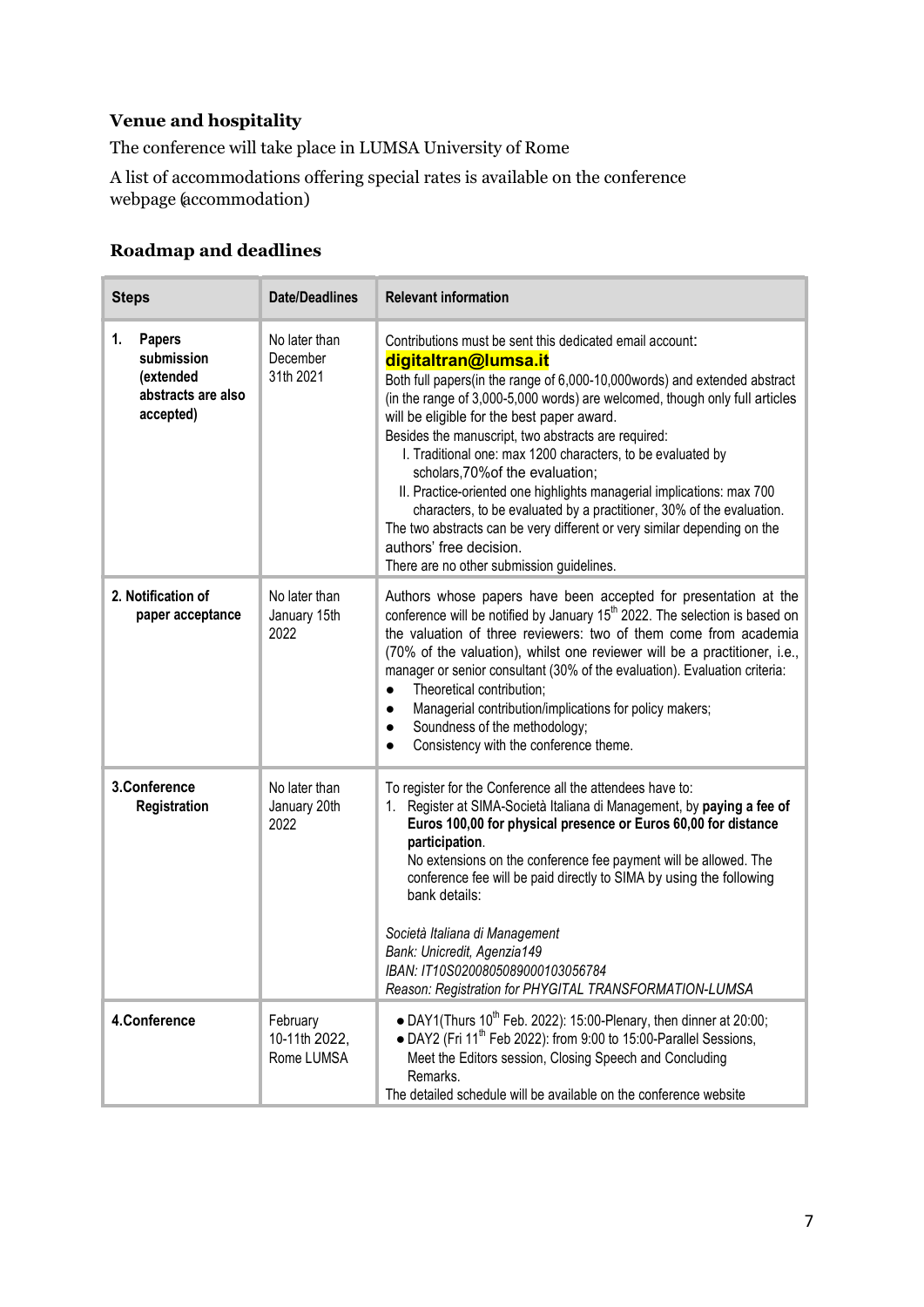#### Conference Contacts

Costanza Nosi, University of Rome LUMSA, e-mail: c.nosi@lumsa.it Carmelo Cennamo, Copenhagen Business School, e-mail: cce.si@cbs.dk Giovanni Battista Dagnino, University of Rome LUMSA, e-mail: gdagnino@lumsa.it Stefano Denicolai, University of Pavia, e-mail: stefano.denicolai@unipv.it Alberto Di Minin, Sant'Anna School of Advanced Studies, e-mail: alberto.diminin@santannapisa.it

Look forward to seeing you in Rome on  $10^{th}$  February 2022,

The Conference Organizers Carmelo, Giambattista, Stefano, Alberto e Costanza